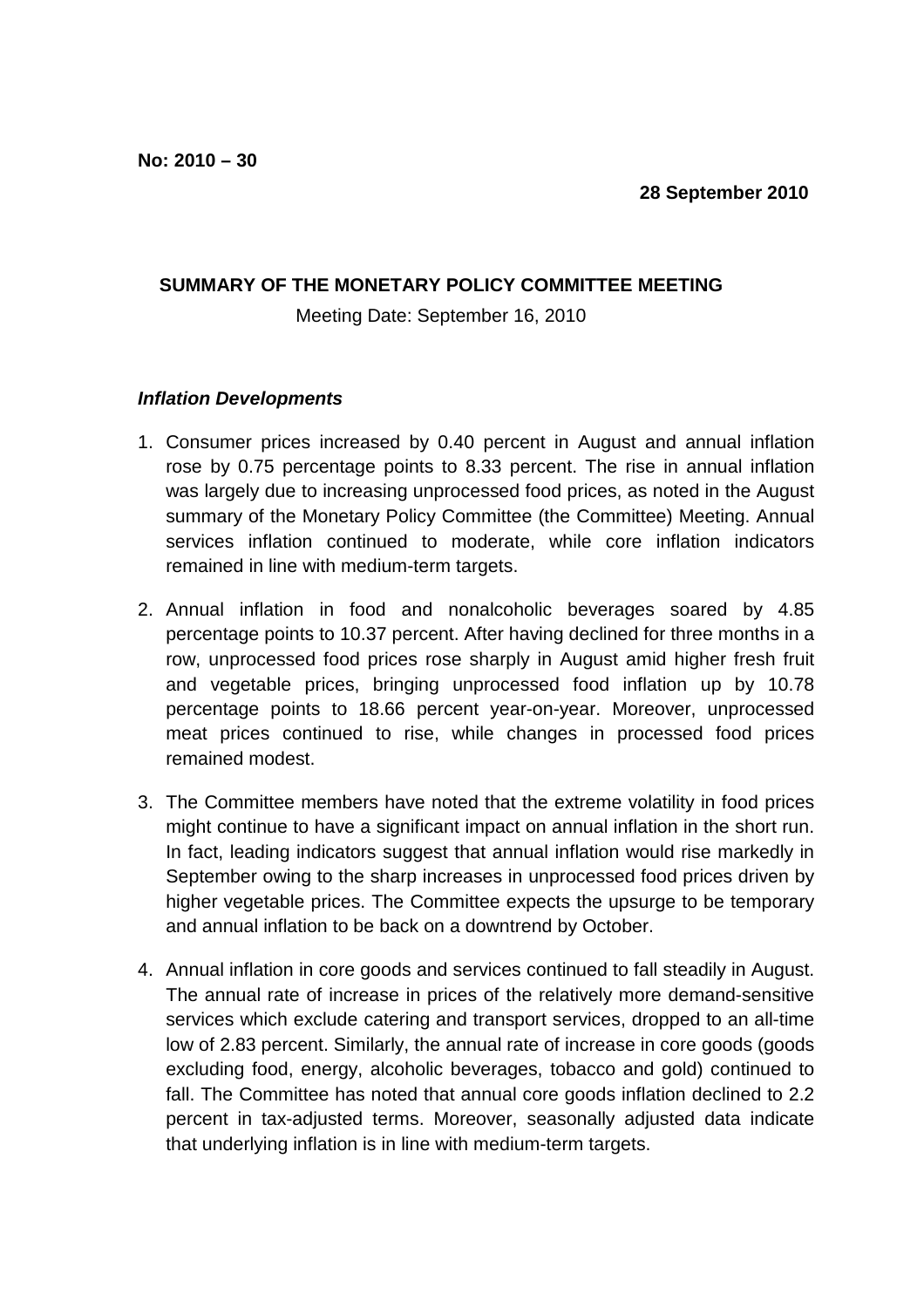5. Against this background, the Committee has restated that inflation would increase temporarily in the short term before reverting to a declining path starting from the last quarter of the year.

# **Factors Affecting Inflation**

- 6. Recent data releases are in line with the outlook presented in the July Inflation Report. Gross Domestic Product (GDP) grew by 10.3 percent year-on-year and by a seasonally adjusted 3.7 percent quarter-on-quarter during the second quarter. The Committee has noted that the public construction investment made a significant contribution to the acceleration in quarterly GDP growth. However, it was also stated that, even excluding public expenditures, the economy still recovered at a faster pace than in the first quarter.
- 7. Economic activity is on a milder recovery path following the strong growth in the second quarter. July and August data indicate that the economy slowed markedly in the third quarter. Industrial production ran below its secondquarter average in July, while August's capacity utilization rates pointed to a further slowdown in production. However, the Committee has emphasized that the August data may not be indicative of underlying economic activity as the month was marked by Ramadan and political uncertainty generated by the September referendum. In fact, new order indicators, which feed into industrial production after a two- to three-month lag, showed some recovery in August.
- 8. Domestic demand displays a relatively stable outlook. July data indicate that production and imports of consumer goods have been more robust than the second-quarter average. July-August survey indicators and consumer confidence indices show that the consumption continues to recover steadily in the third quarter without an acceleration.
- 9. Investment demand continues to rebound, but remains below pre-crisis levels. The production of capital goods excluding vehicles and the imports of capital goods grew further in July. The steady improvement in firms' investment expectations suggests that investments may continue to recover over the upcoming period. Yet, the Committee has stated that the uncertainty about the pace of recovery in foreign demand might continue to dampen new investments, particularly in the manufacturing industry.
- 10. Uncertainties regarding foreign demand persist. The export quantity index excluding gold continued to fall in July. Recent foreign trade data indicate that exports grew modestly in August and September. Survey indicators of manufacturing industry do not report a major increase in exports. Therefore, in view of signs of slowing economic recovery across the globe, the Committee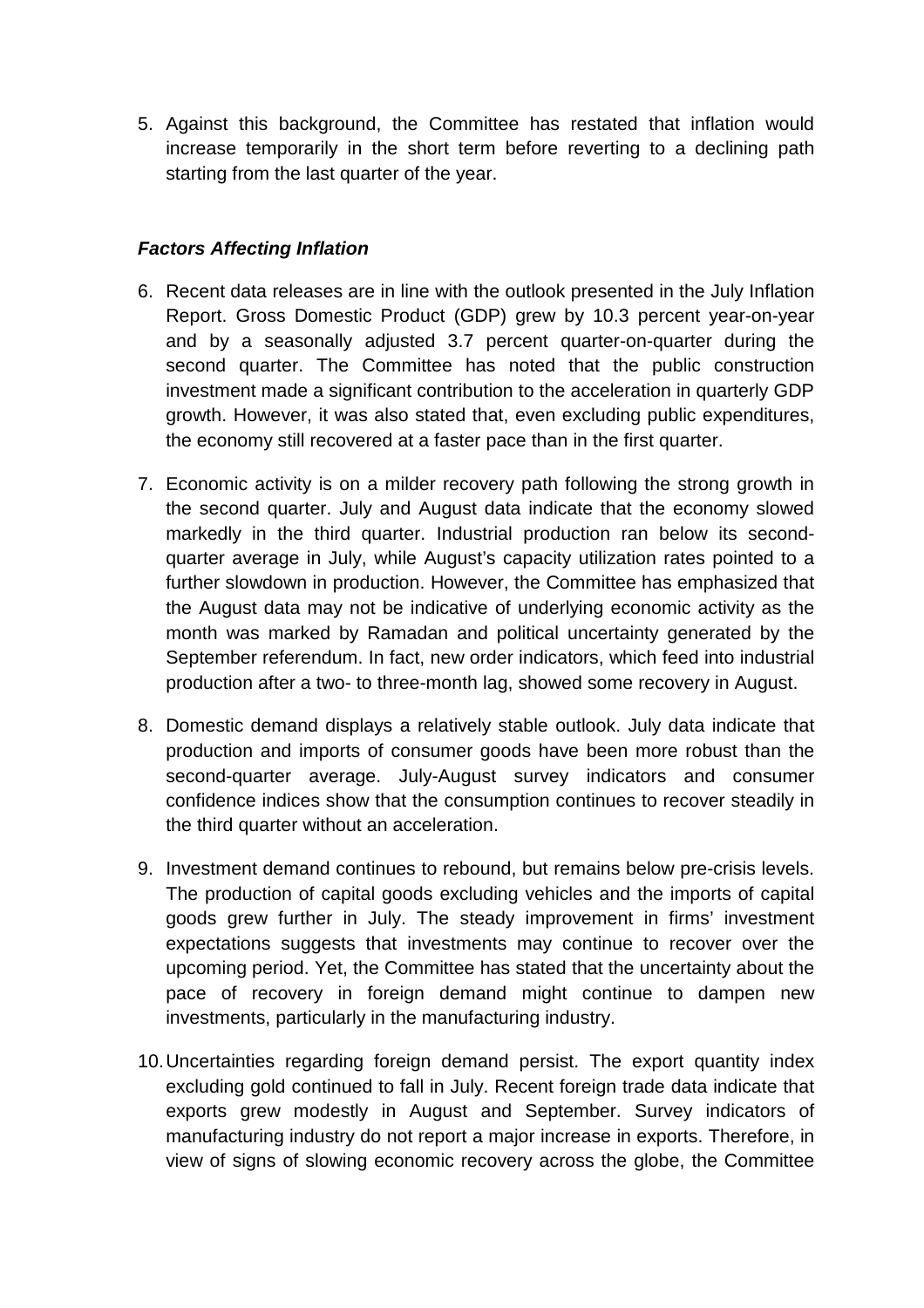expects that it would take a while before industrial capacity utilization rates return to pre-crisis levels.

11. Although employment conditions continue to improve, unemployment rates remain at high levels. Industrial employment continued to recover in June, while services employment fell slightly in seasonally adjusted terms. Leading indicators for the third quarter suggest that the halt in non-farm employment growth is temporary and employment would continue to rise gradually. Nevertheless, the Committee has reiterated that the unemployment rates would continue to remain at higher levels compared to the pre-crisis period for some time, containing the unit labor costs.

## **Risks and Monetary Policy**

- 12. Committee members noted that although GDP growth was strong during the second quarter, recent data releases suggest a relatively modest recovery for the second half of the year. External demand continues to suppress aggregate demand, notwithstanding the steady increases in domestic demand. Employment and capacity utilization indicators suggest that upside pressures on inflation are likely to be contained. Accordingly, core inflation indicators are expected to remain consistent with the medium-term targets. In light of these developments, the Committee has reiterated that it would be necessary to maintain policy rate at current levels for some time, and to keep it at low levels for a long period.
- 13. Although the Committee does not see an acceleration in aggregate demand, the continued divergence between external and domestic demand necessitates that the composition of demand be closely monitored especially in terms of risks regarding the current account balance and financial stability. The strengthening perceptions that developed economies would keep their policy rates at low levels for a long period, and relative improvement in Turkish creditworthiness during the post-crisis period, combined with the surge in capital flows toward emerging markets, have been increasing the risks regarding the divergence between the domestic and external demand. While not yet a significant concern regarding financial stability, the Committee members have indicated that these developments support the implementation of the "exit strategy" measures. Therefore, the Committee has indicated that it would be appropriate to proceed with the measures outlined in the exit strategy that were envisaged to be implemented by end-2010.
- 14. Therefore, also noting that the liquidity conditions have evolved as envisaged, the Committee has decided to implement the second step of the technical rate adjustment mentioned in Article (b) of the  $16<sup>th</sup>$  paragraph in the "Monetary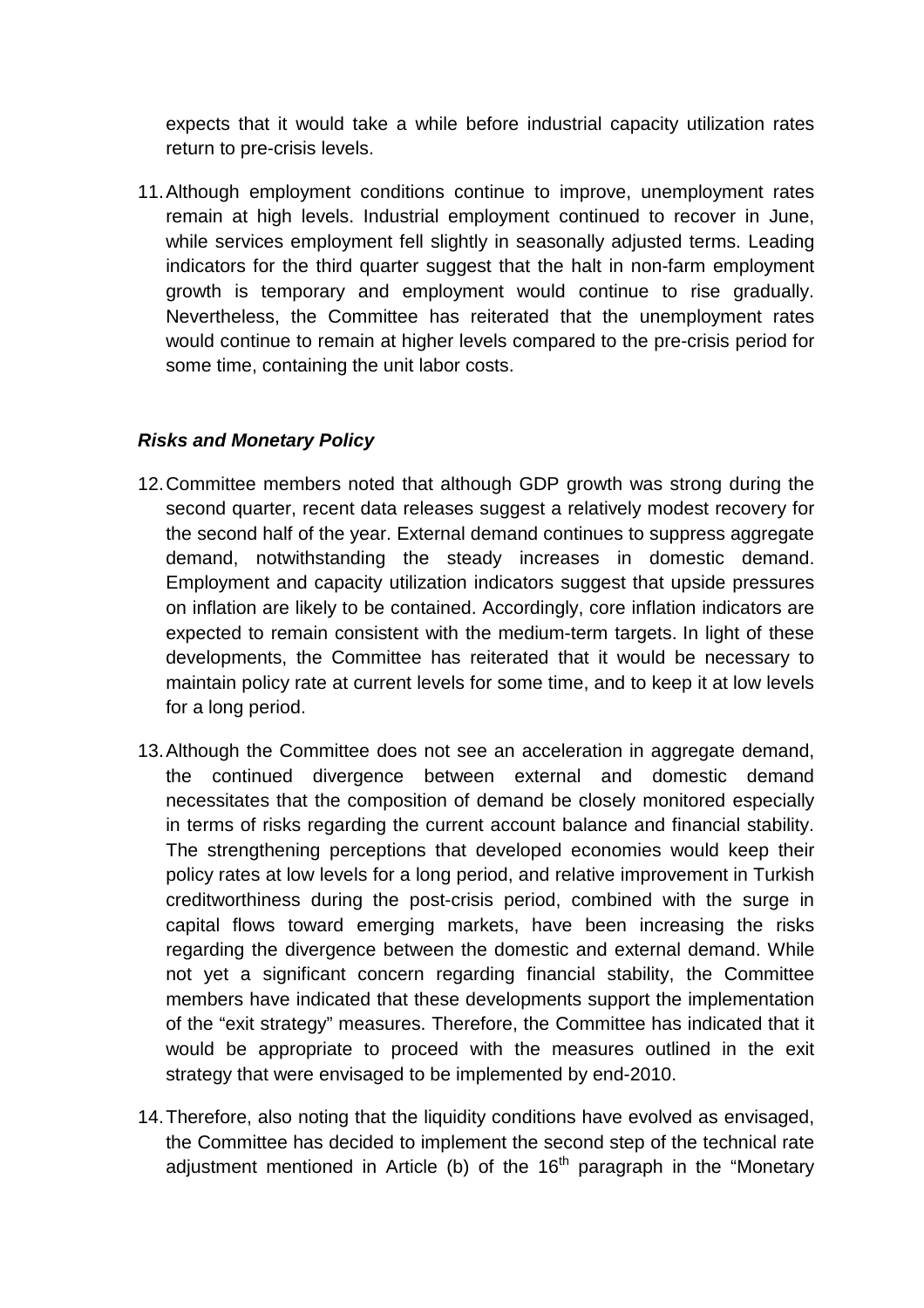Policy Exit Strategy" document published on the 14<sup>th</sup> of April 2010, and decided to widen the gap between the one-week repo rate and the overnight borrowing rate by 25 basis points. Moreover, as reiterated in the exit strategy document, both the gap between the overnight lending and borrowing rates and the gap between these rates and the one-week repo rate could be used as operational tools of monetary policy. In this respect, in order to decrease the overfunding to the market and leave less end-day excess liquidity, there could be another reduction in the borrowing rates in the forthcoming period.

- 15. The Committee members have indicated that the global crisis has demonstrated the importance of central banks having an auxiliary financial stability mandate as well as the objective of price stability. In this context it was reiterated that, should the recent surge in capital flows coexist with rapid credit expansion and a deterioration in the current account balance, thereby leading to financial stability concerns, other policy instruments such as reserve requirement ratios and liquidity management facilities would be utilized more effectively.
- 16. The Committee members underscored that, as stated in the 19<sup>th</sup> paragraph of the exit strategy document, depending on future developments—for example, if the pace of credit expansion exceeds desired levels—reserve requirement ratios may be used more actively as a macroprudential tool. In this framework, it was stated that, terminating the remuneration of Turkish lira required reserves would facilitate the effective use of reserve requirement ratios as a policy tool to mitigate macroeconomic and financial risks when necessary.
- 17. The Committee has indicated that the recent volatility in commodity prices pose risks regarding short-term inflation forecasts. Although the uncertainty regarding the global economy continues to suppress energy and industrial metal prices, climate conditions are having an adverse impact on agricultural commodities. Ongoing increases in the prices of wheat and cotton, which are inputs for core consumer goods, necessitate the need to monitor commodity prices closely.
- 18. The Committee members stated that the significant fluctuations in food prices are the main factors increasing inflation volatility. Early indicators suggest that inflation would display a significant temporarily jump in September owing to rapid increases in unprocessed food prices. The Committee foresees that vegetable and fruit prices would display a partial correction in the last quarter of the year, and the measures taken regarding meat imports would contain the increases in unprocessed food prices. Nevertheless, it was stated that fluctuations in unprocessed food prices continue to pose risks regarding shortterm inflation forecasts.